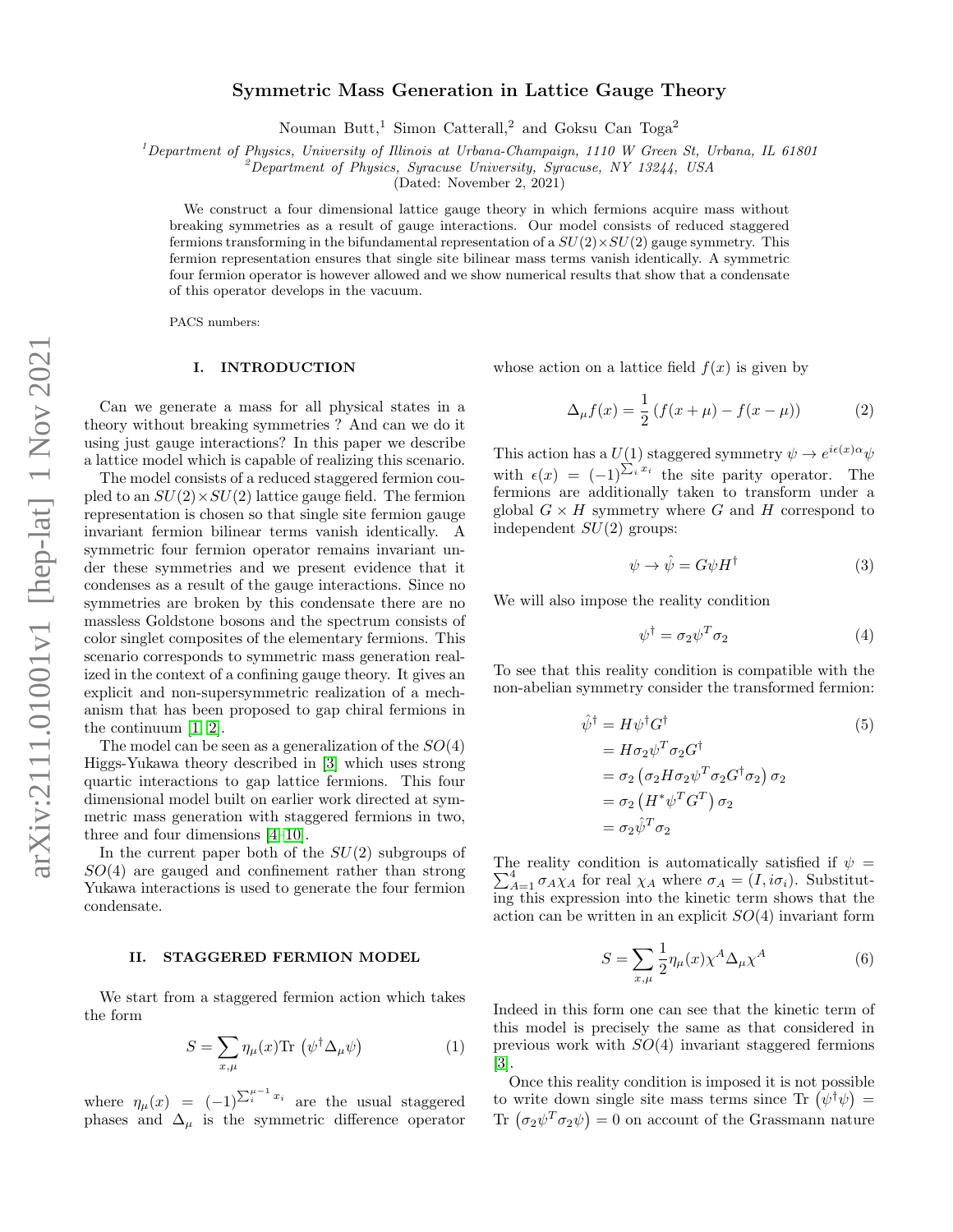of the fields. However a four fermion term invariant under  $SO(4) = SU(2) \times SU(2)$  is possible and takes the form

$$
\text{Tr}\,\left(\psi\psi^{\dagger}\psi\psi^{\dagger}\right) = \frac{1}{3}\epsilon_{abcd}\chi^a\chi^b\chi^c\chi^d\tag{7}
$$

The form of this four fermion term also agrees with the earlier work [\[3\]](#page-4-2).

To add such a four fermion term to the action we can use a Yukawa interaction with a auxiliary scalar field  $\phi$ of the form

<span id="page-1-0"></span>
$$
\sum_{x} \text{Tr} \left( \phi \psi \psi^{\dagger} \right) + \frac{1}{2\lambda^{2}} \sum_{x} \text{Tr} \left( \phi^{2} \right) \tag{8}
$$

where  $\phi$  transforms in the adjoint representation of G but is a singlet under  $H$ :

$$
\phi \to G \phi G^{\dagger} \tag{9}
$$

After integration over  $\phi$  a four fermion term is produced with coupling  $-\lambda^2/2$ . The addition of this term breaks the original  $U(1)$  staggered symmetry to a  $Z_4$  corresponding to

$$
\psi(x) \to \omega \epsilon(x) \psi(x) \tag{10}
$$

where  $\omega$  is an element of  $Z_4$ 

In [\[3\]](#page-4-2) we showed that it was possible to achieve symmetric mass generation in this model for large values of the Yukawa coupling and vanishing gauge coupling. In this paper we will show that a four fermion condensate can also be obtained by using strong gauge interactions and small Yukawa coupling. This result is important as it avoids the problem of relying on perturbatively irrelevant four fermion operators to induce symmetric mass generation.

To do this we need to generalize eqn. [1](#page-0-0) so that it is invariant under lattice gauge transformations. The following prescription does the job:

<span id="page-1-1"></span>
$$
S_F = \sum_{x,\mu} \frac{1}{2} \eta_{\mu}(x) \text{Tr} \left[ \psi^{\dagger}(x) U_{\mu}(x) \psi(x+\mu) V_{\mu}^{\dagger}(x) \right] (11)
$$

$$
-\psi^{\dagger}(x) U_{\mu}^{\dagger}(x-\mu) \psi(x-\mu) V_{\mu}(x-\mu)]
$$

In addition we will add Wilson terms for  $G$  and  $H$ :

$$
S_W = -\frac{\beta_G}{2} \sum_x \sum_{\mu\nu} \left( U_\mu(x) U_\nu(x+\mu) U_\mu(x+\nu)^\dagger U_\nu(x)^\dagger \right)
$$
\n(12)

$$
-\frac{\beta_H}{2} \sum_x \sum_{\mu\nu} \left( V_\mu(x) V_\nu(x+\mu) V_\mu(x+\nu)^\dagger V_\nu(x)^\dagger \right) \tag{13}
$$

The resultant action is now invariant under the following gauge transformations

$$
\psi(x) \to G(x)\psi(x)H^{\dagger}(x) \tag{14}
$$

$$
U_{\mu}(x) \to G(x)U_{\mu}(x)G^{\dagger}(x+\mu) \tag{15}
$$

$$
V_{\mu}(x) \to H(x+\mu)V_{\mu}(x)H^{\dagger}(x) \tag{16}
$$

The Yukawa interaction given in eqn. [8](#page-1-0) is automatically invariant under these local symmetries. <sup>1</sup>

Finally we note that the action of the model is invariant under a  $Z_2$  center symmetry transformation

$$
V_{\mu}(x) \to -V_{\mu}(x)
$$
  
\n
$$
U_{\mu}(x) \to U_{\mu}(x)
$$
  
\n
$$
\psi(x) \to \epsilon(x)\psi(x)
$$
\n(17)

The existence of an exact center symmetry ensures that the Polyakov line

$$
P(x) = \frac{1}{2} \text{Tr} \prod_{t=1}^{L} V_{\mu}(x+t)
$$
 (18)

is a good order parameter for confinement in this theory.

In the next section we will show numerical results that provide evidence that a four fermion condensate appears in the theory even for small Yukawa coupling. We can think of this condensate as corresponding to the appearance of a bilinear mass term for the color singlet composite scalar  $\phi = \psi \psi^{\dagger}$ . This scenario is similar to that advocated for by Tong et al. in [\[1\]](#page-4-0) as a mechanism for gapping chiral fermions. It is important to remember though that this model targets a vector-like theory at short distances as  $\beta \to \infty$ .

#### III. NUMERICAL RESULTS

The fermion kinetic term including the Yukawa term takes the form

$$
S_F = \sum_x \text{Tr} \left[ \sigma_2 \psi^T \sigma_2 \left( \eta_\mu(x) \Delta_\mu^c + G \phi \right) \psi \right] \tag{19}
$$

where  $\Delta^c$  denotes the covariant difference operator appearing in eqn. [11.](#page-1-1) Using the properties

$$
U_{\mu}^{T} = \sigma_2 U_{\mu}^{\dagger} \sigma_2
$$
  
\n
$$
V_{\mu}^{T} = \sigma_2 V_{\mu}^{\dagger} \sigma_2
$$
  
\n
$$
\phi^{T} = -\sigma_2 \phi \sigma_2
$$
\n(20)

It is easy to verify that the fermion operator  $M$  is antisymmetric and each eigenvector  $v_n(x)$  with eigenvalue  $\lambda_n$  is paired with another  $\sigma_2 v_n^*(x) \sigma_2$  with eigenvalue  $\lambda_n^*$ . Thus the eigenvalues, which are generically complex, come in quartets  $(\lambda, \bar{\lambda}, -\lambda, -\bar{\lambda})$ . This ensures that the Pfaffian that results after fermion integration is generically real positive definite. We have verified that this is indeed the case by computing the latter for ensembles of

<sup>1</sup> As an aside we remark that four fermion interactions similar to the ones considered here have previously been used to argue for the appearance of Higgs phases in strongly coupled lattice theories [\[11,](#page-4-5) [12\]](#page-4-6).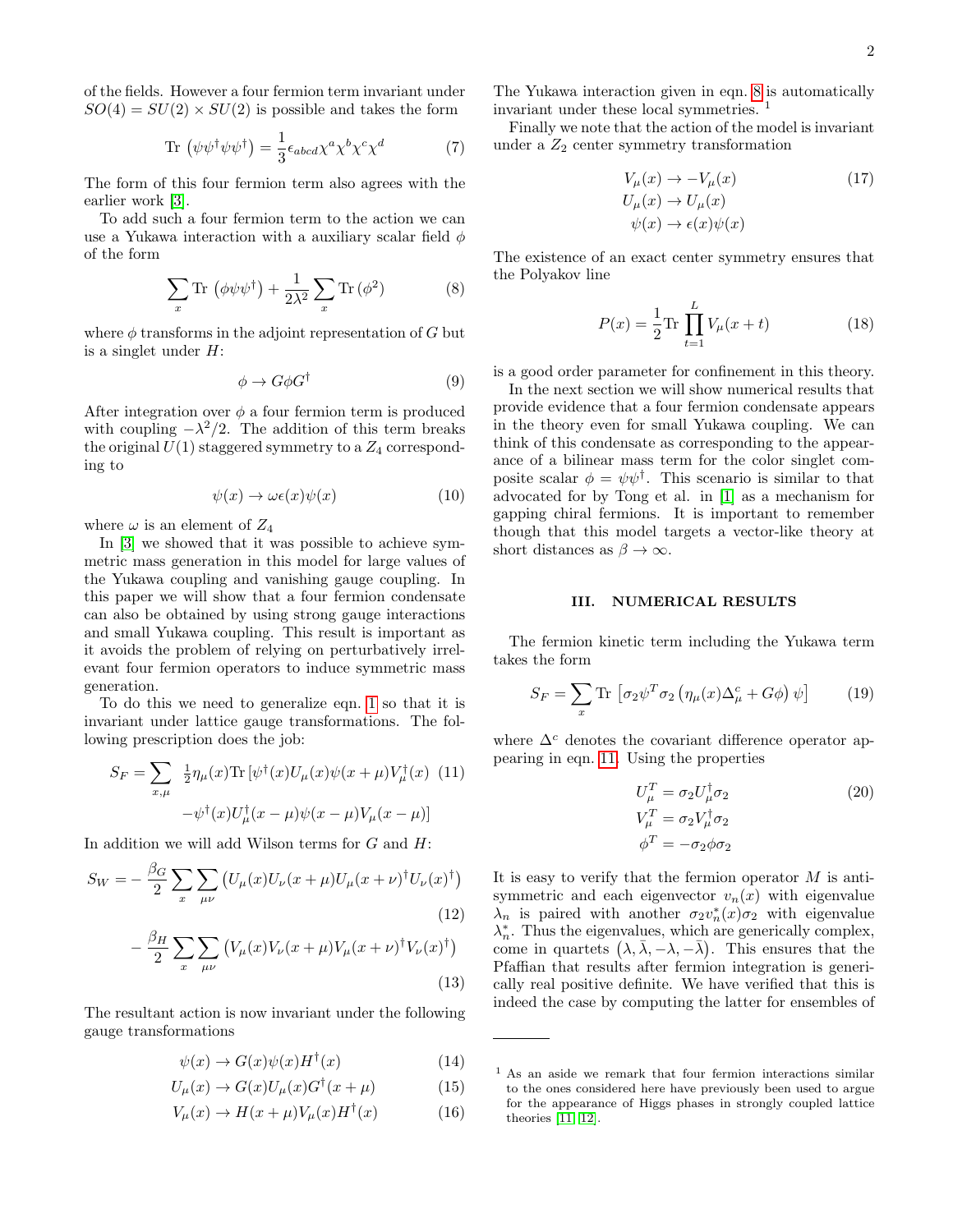small lattice size <sup>2</sup> . Thus the model can be simulated using the RHMC algorithm [\[13,](#page-4-7) [14\]](#page-4-8). We now turn to our numerical results.

## A. The Yukawa theory limit  $\beta_H = \beta_G \rightarrow \infty$

In the absence of gauge interactions the model reduces to the SO(4) Higgs-Yukawa theory examined in [\[3\]](#page-4-2). In this limit the only way to drive a four fermion condensate is through the use of a large Yukawa coupling  $\lambda$ . Fig [1](#page-2-0) shows a picture of the  $\text{Tr}\,\phi^2$  which serves as a proxy for the four fermion condensate vs  $\lambda$ . The rapid growth near  $\lambda \sim 1.0$  is identical to our earlier results for the pure four fermion model in four dimensions. This conclusion is strengthened in fig. [2](#page-2-1) which shows a plot of the associated fermion susceptibility defined by

$$
\chi = \frac{1}{V} \sum_{x} \langle \psi^{\dagger}(0)\psi(0)\psi^{\dagger}(x)\psi(x) \rangle \tag{21}
$$

This shows a peak that grows with volume close to the coupling where the enhanced four fermion vev switches on.



<span id="page-2-0"></span>FIG. 1: Tr  $(\phi^2)$  vs  $\lambda$  for  $L = 4^4, 6^4, 8^4$ 



<sup>2</sup> Notice though that pure imaginary eigenvalues come only in pairs which allows for a sign change if such an eigenvalue crosses the origin. While this is logically possible we have not seen any sign of this in our simulations.

<span id="page-2-1"></span>FIG. 2: 
$$
\langle \chi \rangle
$$
 vs  $\lambda$  for  $L = 4^4, 6^4, 8^4$ 

## B. The gauge theory limit  $\lambda \to 0$



<span id="page-2-2"></span>FIG. 3: Tr  $(\phi^2)$  vs  $\beta$  for  $L = 6^4, 8^4, 10^3 \times 8$ 



<span id="page-2-3"></span>FIG. 4: Polyakov line vs  $\beta$  for  $L = 6^4, 8^4, 10^3 \times 8$ 

We now switch on the gauge interactions, setting  $\beta_H = \beta_G = \beta$  and retaining only a small Yukawa cou-pling. Fig. [3](#page-2-2) shows a plot of  $Tr(\phi^2)$  vs  $\beta$ . The Yukawa coupling is small and fixed to  $\lambda = 0.5$  for lattice sizes  $L = 6^4, 8^4, 10^3 \times 8$ . Clearly the condensate grows for  $\beta \leq 2.5$ . Notice that the appearance of this four fermion vev is a result of the gauge interactions not the explicit Yukawa coupling since the latter lies well below the threshold to drive the phase transition seen in fig[.1.](#page-2-0) Indeed the effect of changing the value of the bare Yukawa coupling  $\lambda$  can be seen in fig[.5](#page-3-0) which shows the condensate for a range of  $\lambda = 0.25, 0.5, 0.75, 1.0$  on an  $L = 6^4$ lattice. Clearly for all  $\lambda < 0.8$  a condensate develops at small  $\beta$  but is driven to zero in the weak gauge coupling limit  $\beta \to \infty$  consistent with fig[.1.](#page-2-0) Notice that the value of the condensate as  $\beta \to 0$  scales according to  $\lambda^2$  as one might expect from perturbation theory. The case where  $\lambda = 1.0$  is close to the threshold required to precipitate a condensate even in the absence of gauge interactions and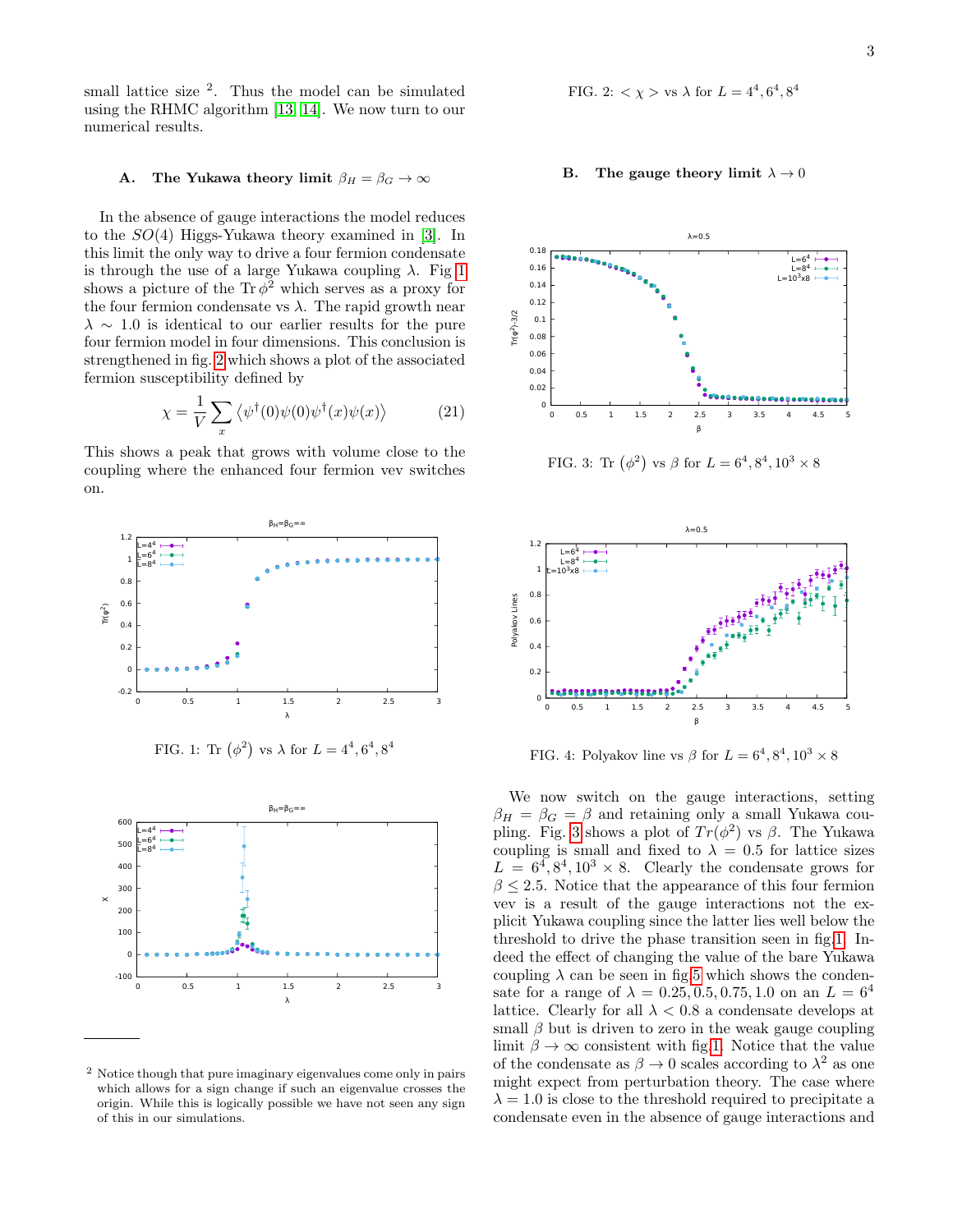indeed we see in this case that the condensate survives the  $\beta \to \infty$  limit.



<span id="page-3-0"></span>FIG. 5: Tr  $(\phi^2)$  vs  $\beta$  for  $\lambda = 0.25, 0.5, 0.75, 1.0$ 

The fact that the regime where the four fermion condensate is non-zero corresponds to confinement can be seen in fig. [4](#page-2-3) which shows the absolute value of the Polyakov line averaged over the lattice over the same range in  $\beta$ . It is clear that the Polyakov line vanishes for values of  $\beta$  in which the four fermion condensate grows. <sup>3</sup> A vanishing Polyakov line signals a confining phase for the gauge theory. This conclusion can be strengthened by looking at Wilson loops. The Wilson Loops for  $L = 8^4$ and  $\lambda = 0.5$  are shown in fig[.6](#page-3-1) and clearly also decrease rapidly in the small  $\beta$  regime. To extract the string ten-



<span id="page-3-1"></span>FIG. 6: Wilson Loops vs  $\beta$  for  $L = 8^4$ 

sion, we fit the  $W(R, R)$  loops to an exponential of form  $e^{-(AR^2+BR+C)}$  corresponding to a combination of area and perimeter laws. For values of  $\beta$  < 1.8 the fitted values of B and C are consistent with zero and we hence fit only for A. However around  $\beta = 1.8$  the area term and the perimeter term become comparable so we need to employ the full form of the exponential for couplings



 $\beta \geq 1.8$ . This behavior can be seen in fig[.7](#page-3-2) which shows the coefficients A and B versus  $\beta$ . The plot also shows the

<span id="page-3-2"></span>FIG. 7: A and B vs  $\beta$  for  $L = 8^4$ 

β

pure area law fit as a solid line which yields an estimate of the string tension  $\sigma = 0.499(5)$ . This agrees well with a strong coupling analysis of the quenched gauge theory and is consistent with the absence of light fermions in this regime due to symmetric mass generation.

Of course while the single site fermion bilinear is forced to vanish by symmetry in this model it is possible to construct other gauge invariant and  $Z_4$  symmetric fermion mass terms that involve coupling different fermion fields within the hypercube [\[15,](#page-4-9) [16\]](#page-4-10). It is logically possible that the model would choose to condense these other fermion bilinear operators rather than the four fermion operator we have considered so far. To check for this we have added the simplest of these operators, the one link term, to the action with coupling  $m_l$ .

$$
O_1 = \frac{1}{8} \sum_{x,\mu} \epsilon(x) \xi_{\mu}(x) \text{Tr}[\psi^{\dagger}(x) (U_{\mu}(x)\psi(x+\mu) V_{\mu}^{\dagger}(x) + U_{\mu}^{\dagger}(x-\mu)\psi(x-\mu) V_{\mu}(x-\mu))]
$$
(22)

where the phase  $\xi_{\mu}(x) = (-1)^{\sum_{\mu=1}^{4} x_i}$  [\[15\]](#page-4-9). Notice though that a vev for this operator as  $m_l \to 0$  will necessarily break a set of discrete shift symmetries given by

$$
\psi(x) \to \xi_{\rho}(x)\psi(x+\rho) \tag{23}
$$

$$
V_{\mu}(x) \to V_{\mu}^*(x+\rho) \tag{24}
$$

$$
U_{\mu}(x) \to U_{\mu}^*(x+\rho) \tag{25}
$$

In fig. [8](#page-4-11) we show a plot of the vev of this operator for several lattice sizes as a function of  $m_l$  on a  $6^4$  lattice for  $\lambda = 0.5$  and  $\beta = 2.0$ . Notice that the measured vev is small in comparison with the four fermion condensate and decreases smoothly to zero as  $m_l \to 0$  with no significant dependence on lattice volume. This result argues against the condensation of such a link term and a corresponding spontaneous breaking of these shift symmetries in the thermodynamic limit.

<sup>3</sup> We use the absolute value of the line in our measurements since the Polyakov line itself vanishes for all  $\beta$  at finite volume as a consequence of the exact center symmetry